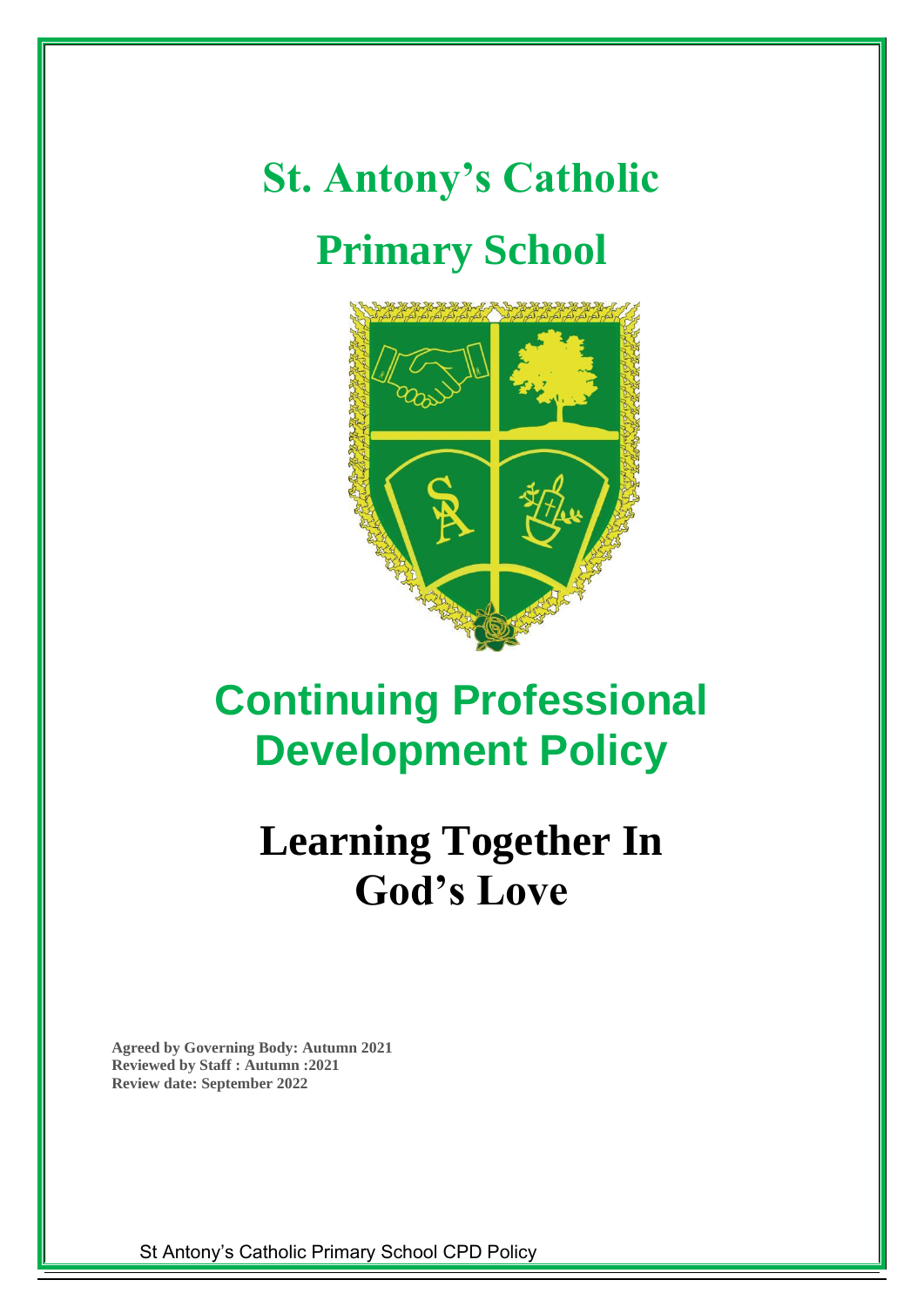# **Our Mission Statement**



**At St. Antony's Catholic School we celebrate our special talents as children of God:**

 **We try to be like Jesus and always keep him in our hearts.**

**We work together in our homes, school and parish to share our gifts and learn together.**

**We understand that we are all different and we respect each other.**

 **We look after our world so that we may share it together in peace.**

St Antony's Catholic Primary School is part of the multi-cultural London Borough of Newham.

We value our Christian ethos and therefore respect the Cultures and Faiths of all.

#### **Introduction**

This policy sets out our school's commitment to Continued Professional Development (CPD) and the entitlements and responsibilities of all staff to assume responsibility for their own Professional Development.

We believe in the Department for Education's philosophy that *'effective teachers should take ownership and give a high priority to their own continued professional development'*. We believe that a coherent and progressive opportunity to develop professionally and personally both improves and sustains standards at high levels and raises morale through personal and professional fulfilment as well as assists with recruitment and retention. CPD complements the school improvement plan (SIP) and is connected to it through the school's performance management process.

The performance management regulations require a consideration of the employee's training and development needs and the actions which will be taken to address them and that this should have regard to the employee's professional aspirations. Those requiring further training and development in any area, will receive same linked to the needs of the school for the benefit of the institution as a whole and not merely for individual's own personal and professional development. All training, to be deemed purposeful must be mutually beneficial.

This policy sets out the CPD entitlements for newly qualified, pre -threshold and post threshold teachers and the leadership group. All staff is encouraged to regularly review their professional development plan within the context of the school's performance management process. All those involved in the school community shall have an entitlement to equality of access to high-quality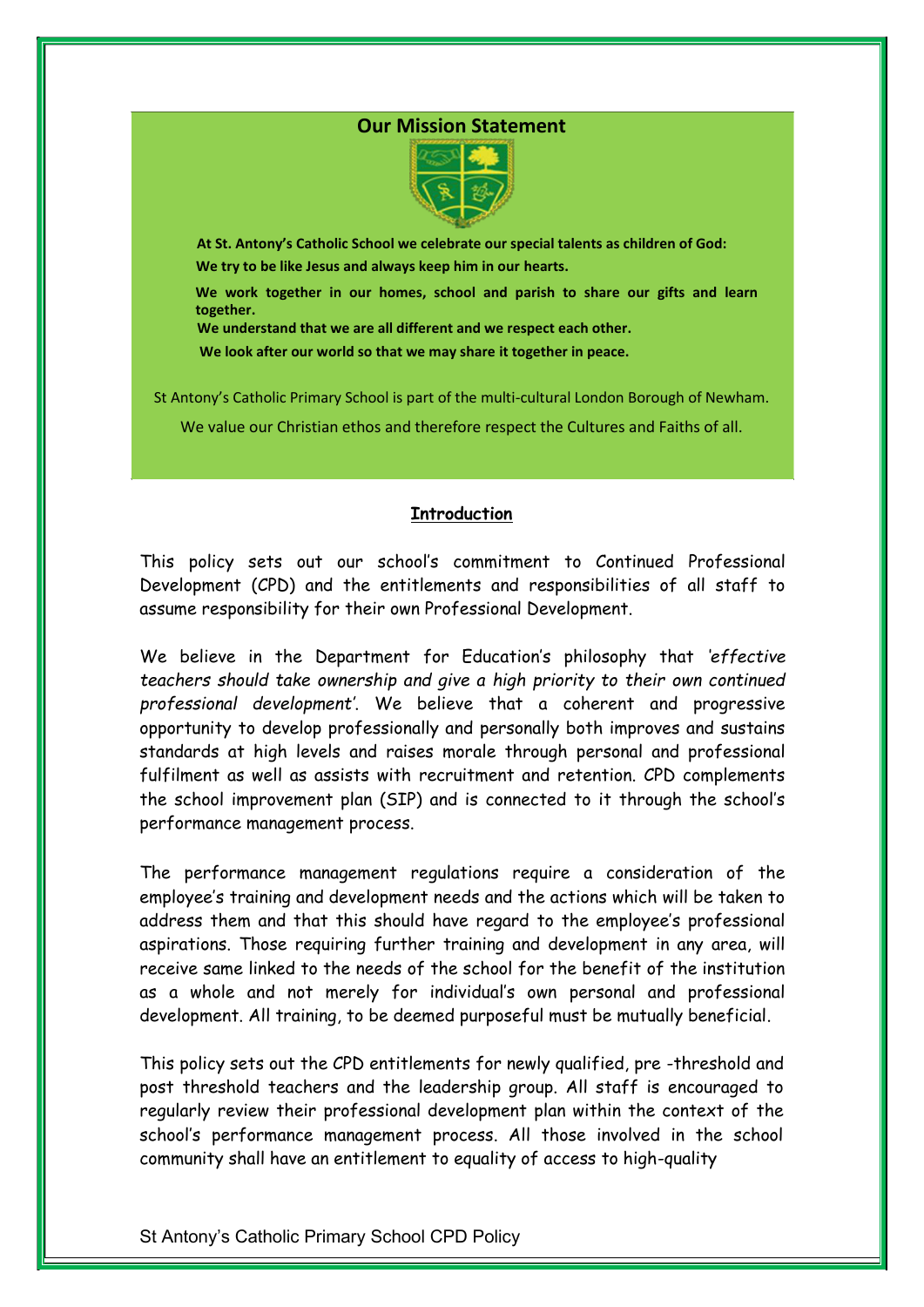induction and continuing support and development with the understanding that all training is geared ultimately towards overall school improvement and the drive towards raising and maintaining the highest academic and professional standards.

Staff members have a responsibility to routinely evaluate their own performance and to assess their competencies and skills against the relevant agreed professional standards/targets set and maintain a professional portfolio/record of evidence and achievements with their line manager. This record of evidence (i.e. "teacher/staff on a page") will be used as a point of reference for each individual employee's performance appraisal review process.

#### **CPD Links within the school**

This policy recognises the relationship between CPD and the priorities that impact upon the work of the school particularly those outlined in the:

- The SEF and SIP
- The Professional Standards for Teachers
- The Leadership Standards
- Staff Appraisal (performance management)
- Job Descriptions and Person Specifications
- Career and Pay Progression
- Recruitment, Induction, Retention and Succession Planning

# **The Aims of CPD are to ensure:**

- Continued improvements in the quality of teaching, pupil learning and standards of attainment/achievement.
- Continued review, and implementation of new approaches to classroom practice.
- Opportunities for all staff to take responsibility for updating their skills and knowledge according to their job and career aspirations.
- Guidance in career planning and professional aspirations and development.

# **The Expected Outcomes of CPD are:**

- Improvements in the individual's professional knowledge, skills and understanding of the expectations for their job
- Improvements in the individual's motivation and confidence to heighten job satisfaction
- To foster career development and career progression
- Individual staff members taking appropriate responsibility for their own CPD
- The continued development of expertise throughout the school
- Raised standards in the quality of teaching and learning and pupil attainment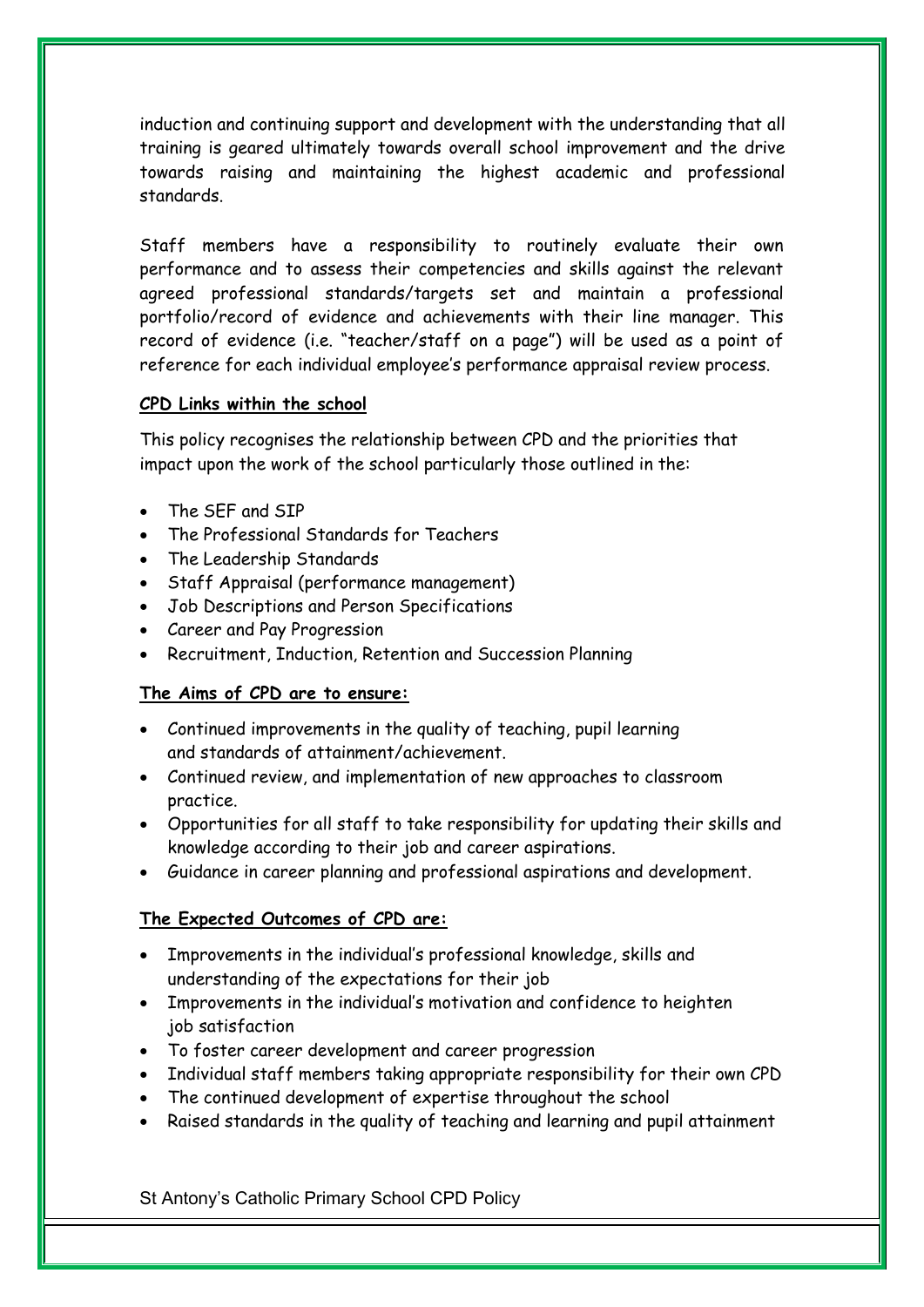- Quality assured provision of consultancy, training and development.
- The continual dissemination of good practice.

# *The Pre-Threshold Teachers' Planned CPD Opportunities are to:*

- Receive purposeful and supportive induction
- Be mentored, routinely observed and receive constructive feedback including "next steps" targets with a view to developing outstanding professional practice
- Have an agreed allocation of time to observe good practice (at least 1 lesson per term), develop particular aspects of teaching/learning through exposure to internal or external training and take significant responsibility to garner pedagogical learning from this process
- Access a named professional mentor to support the process of building professional competence /good practice
- Have opportunity over time to have responsibility for an area of the school's curriculum initially to shadow or work in a team-ultimately to lead
- Be coached/trained by the school's SENCO/SLT in relevant aspects relating to the provision for pupils with SEND/EAL/G&T needs
- Be trained in the effective use of ICT to use and apply in lessons and track pupil progress
- Have an input into the planning procedure development of the relevant schemes of work
- Work as an integral part of a team/phase/task group
- Be given opportunity to organise and run a subject/key stage meetings over time
- Be taught to analyse and assess pupils' work and progress with other colleagues
- Observe good practice within or outside the school
- Assist with organising school events, visits and trips
- Participate in paired observations or collaborating in a 'critical friendship' process
- Take part in team teaching exercises with a view to developing pedagogical skills
- Over time assist with supporting/inducting new staff, students, volunteers

# **Planned CPD Opportunities (provided through links with other schools)**

Affords staff opportunities to:

- Observe Advanced Skills Teachers or teachers with specialist training appropriate to the needs of the school
- Be supported by subject specialists (MFL/PE/Music) and receive developmental feedback
- Meet with other teaching professionals involved in research and development activities ( for NPQH, MA, PHD and other areas of study)
- Visit/Observe and/or teach in other schools to gather effective practice ideas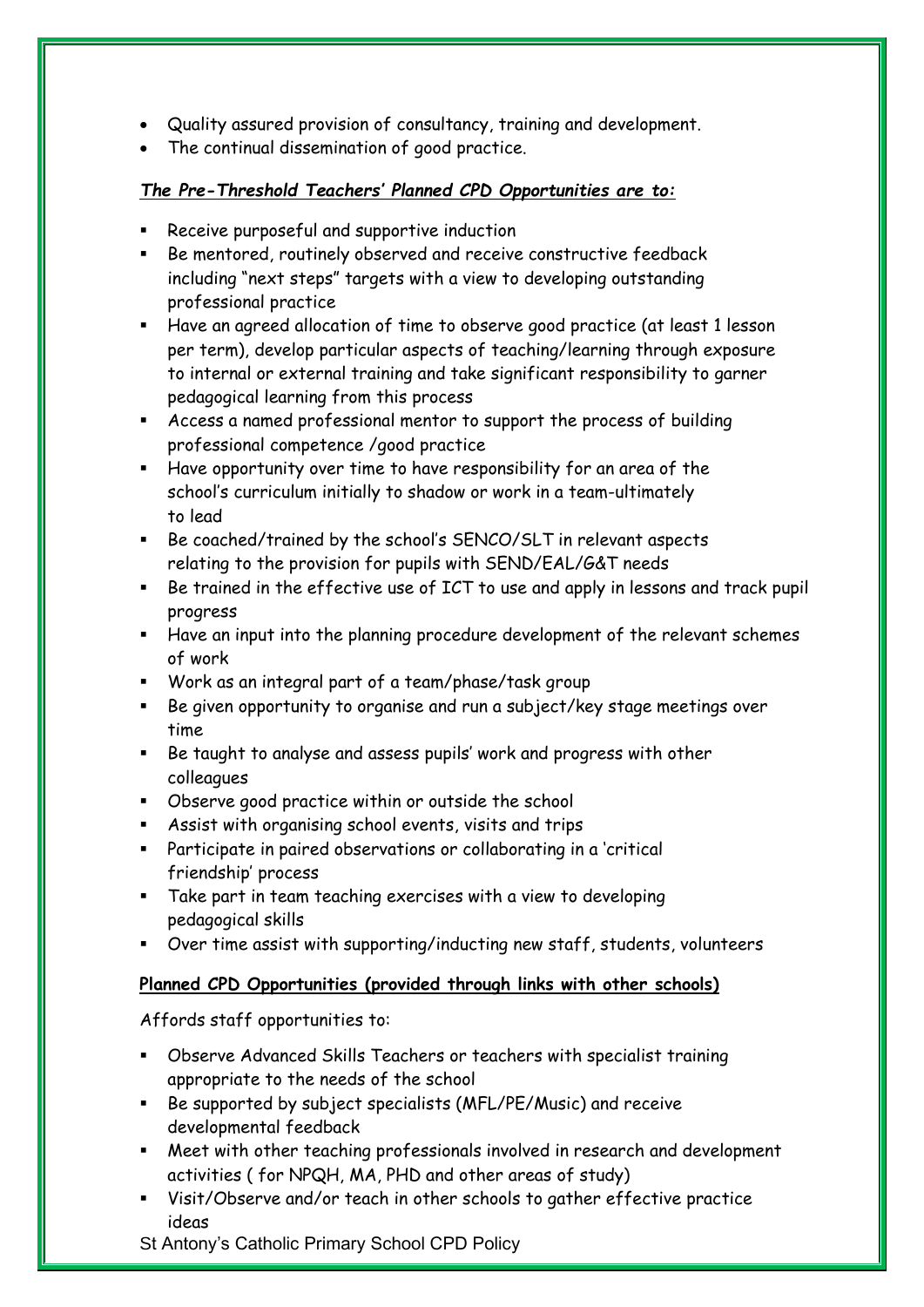- Experience CPD opportunities available beyond the school's capabilities for special projects: Film and animation/ICT, Music, Dance, Drama, Swimming, gymnastics
- Opportunities to access training, which focuses on generic aspects of effective teaching and learning (linked to Threshold Standards), or - subject specific curriculum issues (linked to Threshold)
- Receive coaching support from a subject specialists with effective lesson planning
- Participate in the DfE's Early Professional Development (EPD) Programme
- Become a member of a subject specific professional body/network
- Access CPD websites for training opportunities

# **Planned CPD Opportunities within the School For Post Threshold Teachers**

Opportunities to:

- 'Shadow' the work/practice of a middle manager
- Access a named professional mentor to support the process of building up a professional portfolio
- Mentor less experienced members of staff using a criteria
- Problem-Solve and make decisions which impact more widely than on ones own teaching under the guidance of a line manager/SLT
- Be coached/trained in lesson observation and giving developmental feedback
- Participate in paired lesson observations with SLT/AST
- Shadow a senior colleague with the target setting process
- Be trained in the use of data analysis as a tool for raising attainment
- Access training on budget management
- Receive training in time/workload management
- Represent the school in the wider community
- Coach/train/support less experienced staff
- Provide support and guidance for staff with particular professional issues
- Shadow leaders/managers/SLT
- Organise and run subject/key stage or staff meetings
- Engage in rotation of jobs, tasks or roles
- Cover/Stand in for another member of management staff
- **EXEC** Deliver or participate in in-house training
- Support/induct new staff, students, volunteers

# **Planned CPD Opportunities Provided through links with other Schools for post threshold staff**

Opportunities to:

- Observe experienced Advanced Skills and Master Teachers teaching the relevant subject and to team teach with professionals at the highest level
- Visit and/or teach in other schools to gather effective practice ideas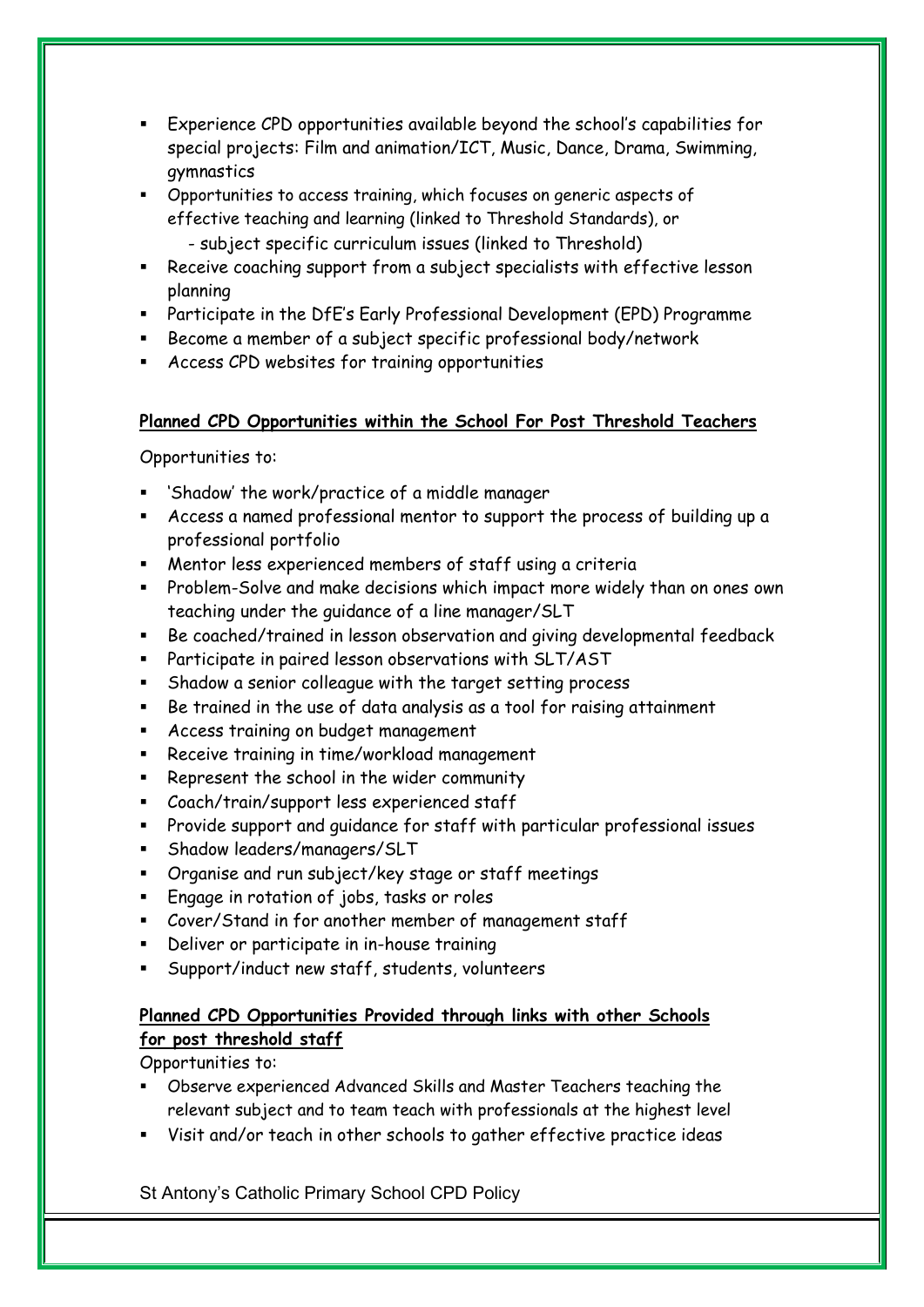- Observe relevant subject specialists within similar schools
- Work with Schools that are recognised centres of excellence

# **CPD Opportunities available beyond the School**

Opportunities to:

- Access a register of best practice within the LA/Deanery
- Attend training programmes on 'Skills/Leadership Development'
- Attend training programmes on lesson observation skills
- Attend training programme on effective subject leadership
- Access training on monitoring of lesson plans/workbooks/progress
- Receive coaching from relevant subject specialists/AST in outstanding schools
- Become a member of a subject specific professional body/network
- Apply for a Best Practice Research Scholarship from the DfE
- Apply to the DfE for the Teachers International Development (TIPD) Programme
- Participate in the NCSL Leadership Programmes

# **Planned CPD opportunities within the School for those in leadership**

Opportunities to:

- Participate in an induction programme for leaders
- 'Shadow' the work of an experienced/outstanding school leader
- Access a named professional mentor to support the process of building professional leadership practice
- Mentor middle managers
- Chair meetings (whole staff/phase group/parents/community)
- Contribute to the strategic planning processes
- Receive training in the use of new technologies for leadership and management
- Shadow a senior colleague during their teacher review process
- Be trained in the use of data analysis as a tool for raising attainment
- Access training on financial and personnel management
- Receive training in time/workload management
- Represent the school in the wider community
- Undertake a school wide project management role (building works etc)
- Provide support for staff with particular professional challenges
- Gain expertise in legal issues relating to managing a school
- Develop school policies such as performance appraisal/management, pay and CPD
- Engage in rotation of jobs, tasks or roles with other SLT members
- Stand in/cover for another member of senior staff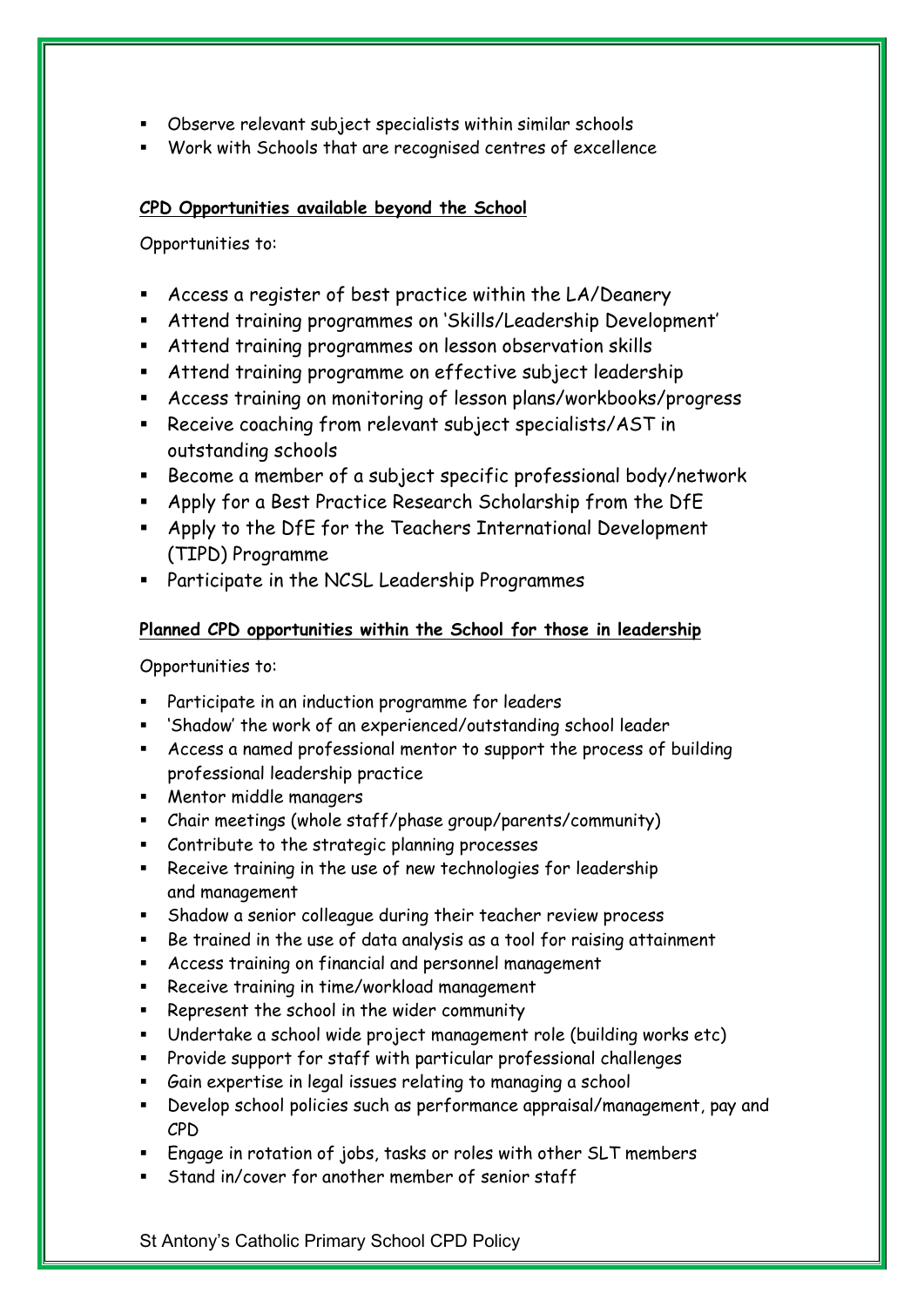- Deliver in-house training/insets
- Support/induct new staff, students, volunteers

#### **Planned CPD Opportunities Provided by links with other Schools**

Opportunities to work across the OLOG MAT:

- Observe and shadow leaders (leadership styles/strategies) in other schools
- Visit and work with staff and subject leads/ co-ordinators/SLE/NLE
- Gain an understanding of a range of models of school organisation
- Work with Beacon Schools and other recognised centre of excellence
- Develop expertise in quality assurance systems work with community groups

#### **CPD Opportunities available beyond the School**

#### **Staff may be given opportunities to do one or**

**more**:

- Access a register of best practice within the LA
- Attend a training programme on communication skills
- Attend a training programme on teambuilding
- Access a CPD website of LA provided and brokered training opportunities
- Attend training programme for NPQH or other professional qualifications as is relevant to the staff
- Access a range of training on "Management of Change" and use of "Emotional Intelligence"
- Attend LA programme for HTs/DHTs/AHTs/SENCO
- **EXECT** Attend training in project management linked to any curriculum area
- Apply to the DfE for the Teachers International Development (TIPD) Programme
- Attend Leadership Pathways Training Programme

# **CPD Leadership**

The CPD manager for the school should usually be the HT or a member of the SLT and is responsible for ensuring, where possible, that training providers are of the highest quality, ensuring the efficient organisation of development opportunities for all staff.

# **Provision and Resource Allocation**

The School Improvement Plan and budget allocation for the current or next school year has a direct impact on the range of CPD opportunities that can be supported within each term. As there is normally a set limit or budget for CPD, funding priority will be given to training that will raise standards where it is most needed within any given school year based on priorities set by the governing body and the SLT.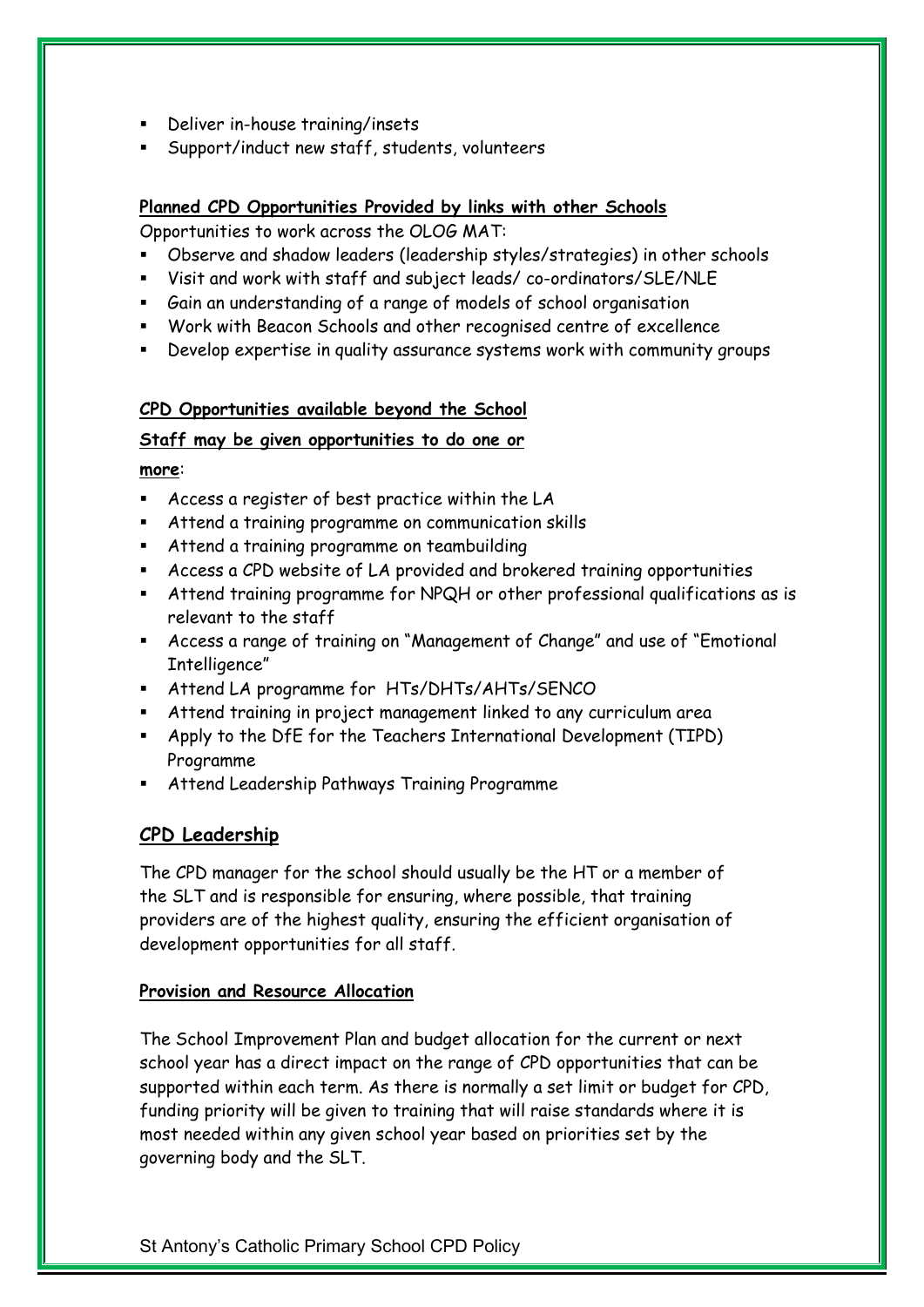Provision for any training and development for staff, either on or off-site, can be accessed from a range of sources. The proviso remains that those delivering the training or development activity should have proven recent or current experience and success at delivering the highest quality, and that they operate within a quality assured framework. Potential sources are:

- School staff who have particular knowledge, expertise or experience
- The local partnership of primary, secondary and special schools (i.e. OLOG);
- Local authority advisory experts/consultants and link inspectors;
- Advanced Skills Teachers;
- Universities and colleges;
- Private sector companies.

The training or development activity arranged for individuals or the whole staff could take place:

- In twilight sessions;
- On school closure days/inset days;
- During the school day, subject to appropriate cover being available;
- On weekends (for school governors) or during school holidays ( where staff agree voluntarily or as per school policy).

# **Funding**

- Planned use of school budget;
- Planned time for duties e.g. subject leadership, assessment, SEND as recognised in the School Improvement Plan;
- External funding opportunities.

The governing body will ensure in the budget planning that, as far as possible, appropriate resources are made available in the school budget for any training and support agreed for all appropriate school personnel. With regard to the provision of CPD in the case of competing demands on the school budget, a decision on relative priority will be taken with regard to the extent to which: (a) the CPD identified is essential for a member of staff to meet their individual objectives/targets; and (b) the extent to which the training and support will help the school to achieve its priorities. The school's priorities will have precedence. Accountability for failing to make good progress towards meeting set performance criteria by all staff must always be assessed against the level of support provided by the school through its CPD process.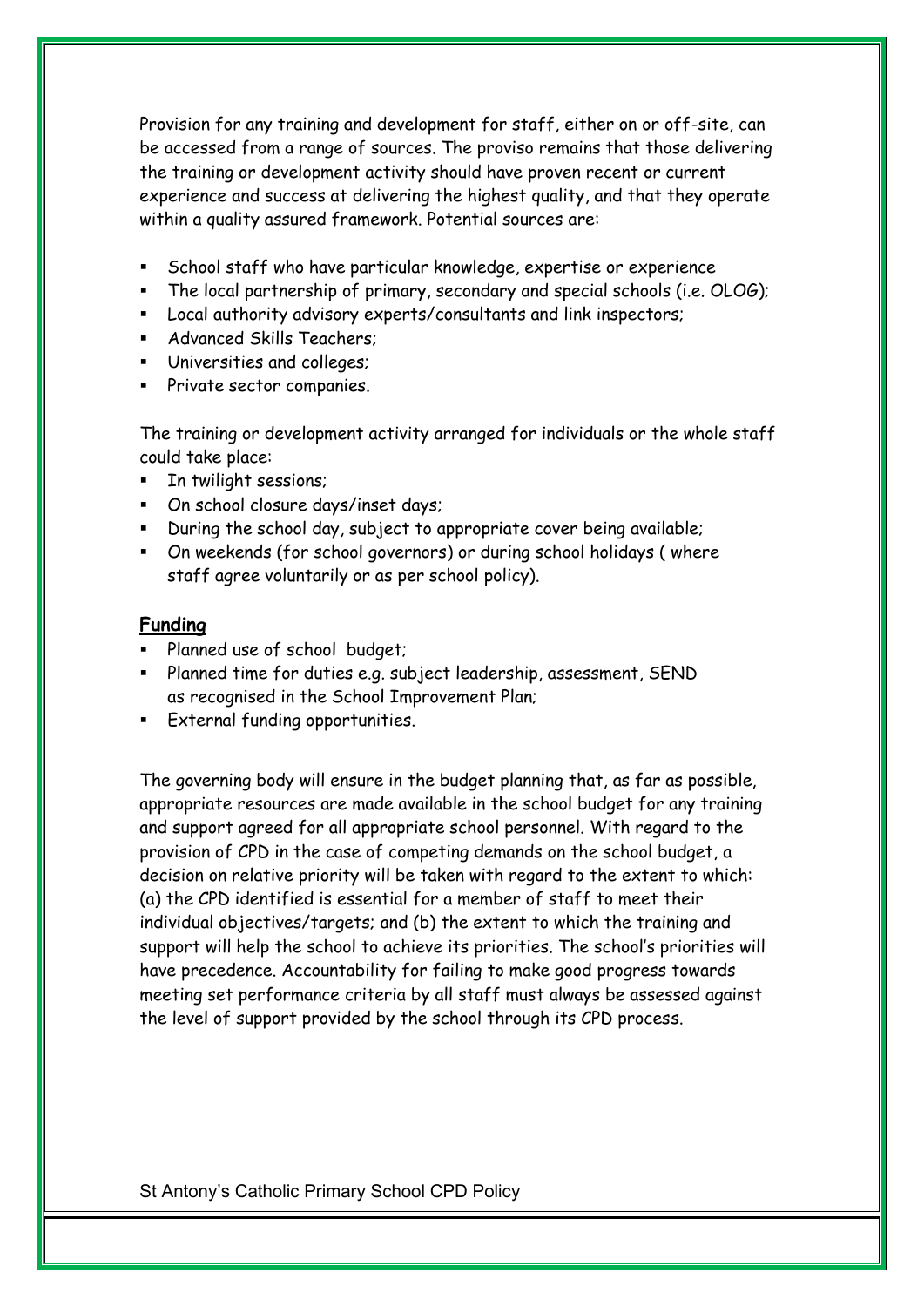# **Professional Development Records**

To further recognise the level of commitment to CPD by the school, the CPD manager (the HT) or SLT working under the leadership of the head teacher, should ensure that all staff receive clear guidance on their roles and responsibilities based on their job description/specification. This has direct implications for the scope and range of training and development which might be warranted to effectively carry out their job; in addition to their individual career stage and professional aspirations.

A Professional Development Record (PDR) should be kept as evidence of training and development facilitated by the school as staff achievements and the Continuing Professional Development activities undertaken have a direct impact on individual staff members' appraisal objectives and on the School Improvement Plan. Staff Professional Development Records can take a range of formats and could be done on an individual basis or compiled on a whole school/staff basis or on a phase or key stage basis.

# **The Professional Development Record will:**

- Compile evidence over time based on range of courses
- Training or insets attended and may also table achievements through performance or professional review where appropriate.
- Contain information about your training and development in terms of costs, source of delivery along with relevant context for your team, department or school
- Contain evidence that may contribute to career and pay progression.

# **Monitoring Outcomes and Evaluating Impact**

The SLT as the school's CPD leads will monitor and evaluate the degree to which the Staff CPD have been cost effective in terms of quality of provision, identified outcomes meeting original needs, and impact on the performance criteria set out in the SIP. Such reviews take into account evaluation and feedback information, and will contribute to school self-evaluation, the SEF and future School Improvement Plans. Various means of evaluating CPD will be employed, and will form an audit trail for monitoring purposes. These might include:

- Evaluation forms from courses, insets, training and network meetings held internally and externally ;
- Short and long term planning generated as a result of courses/training attended;
- Feedback at meetings or staff information sessions;